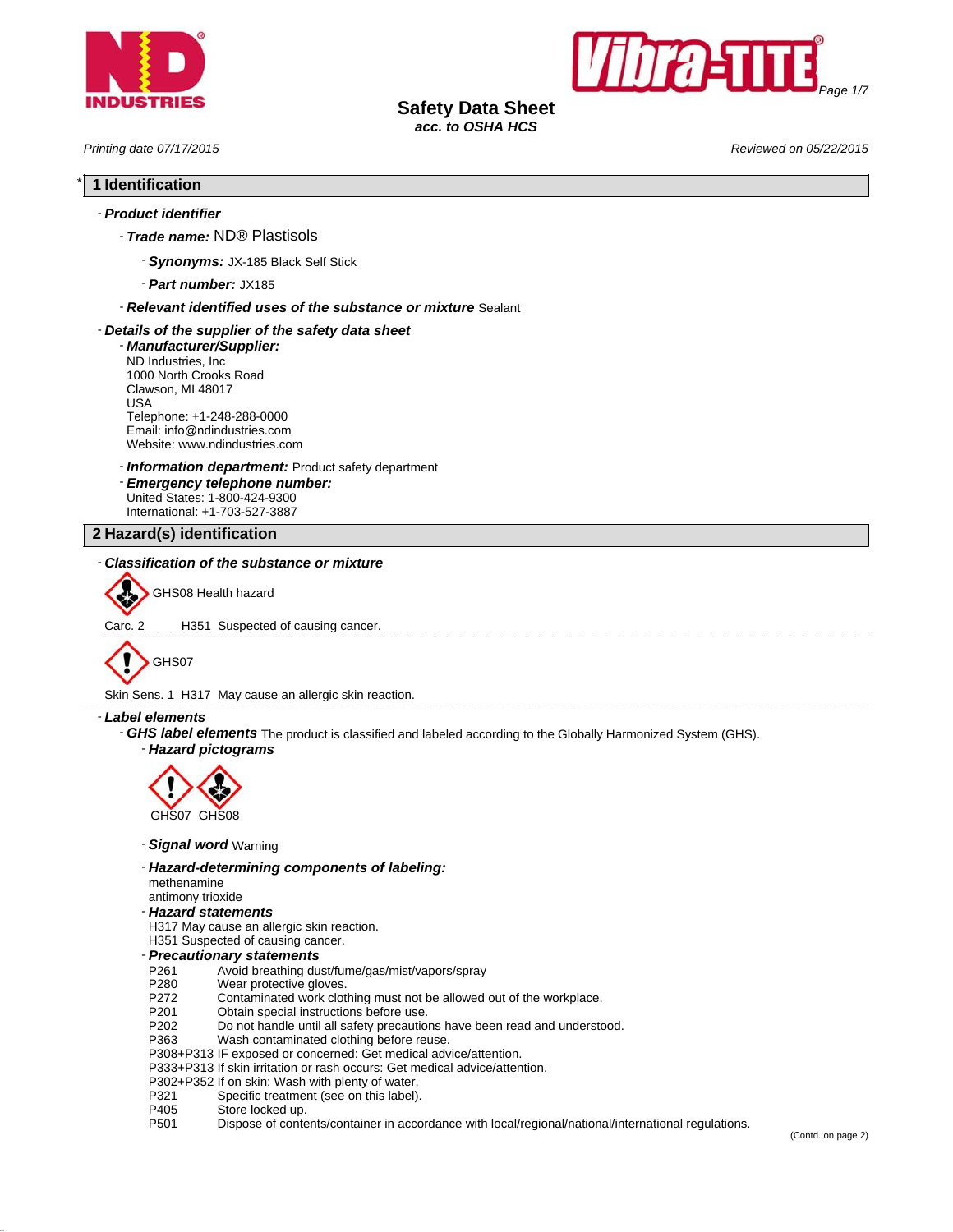*Printing date 07/17/2015 Reviewed on 05/22/2015*

- *Classification system:* - *NFPA ratings (scale 0 - 4)*



- *HMIS-ratings (scale 0 - 4)*



- *Other hazards*

#### - *Results of PBT and vPvB assessment*

- *PBT:* Not applicable.

- *vPvB:* Not applicable.

## **3 Composition/information on ingredients**

#### - *Chemical characterization: Mixtures*

- *Description:* Mixture of the substances listed below with nonhazardous additions.

| - Dangerous components: |                                                        |            |
|-------------------------|--------------------------------------------------------|------------|
|                         | 9003-22-9 Vinyl acetate copolymers                     | 20-30%     |
|                         | 120-55-8 Di(ethylene glycol) dibenzoate                | 10-20%     |
|                         | 64742-47-8 Distillates (petroleum), hydrotreated light | $1 - 5%$   |
|                         | 108-46-3 resorcinol                                    | $1 - 5%$   |
|                         | 1309-64-4 antimony trioxide                            | $< 1.00\%$ |
|                         | 100-97-0 methenamine                                   | $< 1.00\%$ |
|                         | 1333-86-4 Carbon black                                 | $< 1.00\%$ |
| A First aid monourne    |                                                        |            |

#### **4 First-aid measures**

#### - *Description of first aid measures*

- *After inhalation:*

Supply fresh air and to be sure call for a doctor.

In case of unconsciousness place patient stably in side position for transportation.

Supply fresh air; consult doctor in case of complaints.

- *After skin contact:* Immediately wash with water and soap and rinse thoroughly.
- *After eye contact:* Rinse opened eye for several minutes under running water.
- *After swallowing:* If symptoms persist consult doctor.

- *Information for doctor:*

- *Most important symptoms and effects, both acute and delayed* No further relevant information available.
- *Indication of any immediate medical attention and special treatment needed*
- No further relevant information available.

#### **5 Fire-fighting measures**

#### - *Extinguishing media*

- *Suitable extinguishing agents:*

CO2, extinguishing powder or water spray. Fight larger fires with water spray or alcohol resistant foam. Use fire fighting measures that suit the environment.

- *Special hazards arising from the substance or mixture* No further relevant information available.

- *Advice for firefighters*
	- *Protective equipment:*

Wear self-contained respiratory protective device.

Wear fully protective suit.

**6 Accidental release measures**

- *Personal precautions, protective equipment and emergency procedures* Ensure adequate ventilation

Wear protective clothing.

- *Environmental precautions:* Do not allow to enter sewers/ surface or ground water.
- *Methods and material for containment and cleaning up:*
- Dispose contaminated material as waste according to item 13. Ensure adequate ventilation.

Dispose of the collected material according to regulations.

(Contd. of page 1)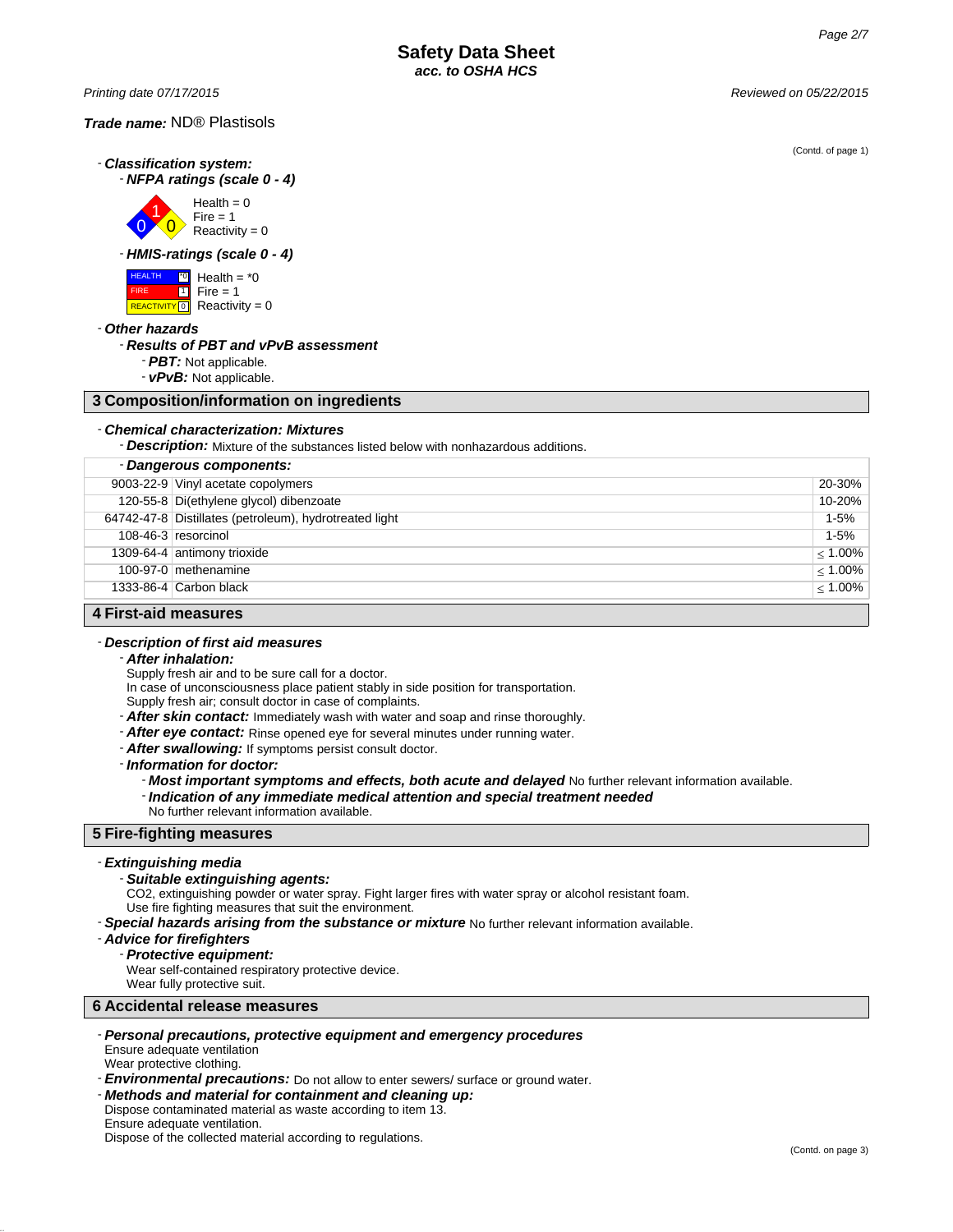*Printing date 07/17/2015 Reviewed on 05/22/2015*

#### *Trade name:* ND® Plastisols

- *Reference to other sections*

See Section 7 for information on safe handling. See Section 8 for information on personal protection equipment. See Section 13 for disposal information.

## **7 Handling and storage**

#### - *Handling:*

- *Precautions for safe handling*
- Ensure good ventilation/exhaustion at the workplace.
- Prevent formation of aerosols.
- *Information about protection against explosions and fires:* No special measures required.

#### - *Conditions for safe storage, including any incompatibilities*

- *Storage:*

- *Requirements to be met by storerooms and receptacles:* No special requirements.
- *Information about storage in one common storage facility:* Not required.
- *Further information about storage conditions:* None.

- *Specific end use(s)* No further relevant information available.

## **8 Exposure controls/personal protection**

- *Additional information about design of technical systems:* No further data; see item 7.

#### - *Control parameters*

| - Components with limit values that require monitoring at the workplace:                                  |  |  |
|-----------------------------------------------------------------------------------------------------------|--|--|
| 108-46-3 resorcinol                                                                                       |  |  |
| REL Short-term value: 90 mg/m <sup>3</sup> , 20 ppm<br>Long-term value: 45 mg/m <sup>3</sup> , 10 ppm     |  |  |
| TLV Short-term value: 90 mg/m <sup>3</sup> , 20 ppm<br>Long-term value: 45 mg/m <sup>3</sup> , 10 ppm     |  |  |
| 1309-64-4 antimony trioxide                                                                               |  |  |
| PEL Long-term value: 0.5 mg/m <sup>3</sup>                                                                |  |  |
| REL Long-term value: 0.5 mg/m <sup>3</sup><br>as Sb                                                       |  |  |
| TLV Long-term value: $0.5 \text{ mg/m}^3$<br>as Sb: Production: L                                         |  |  |
| Additional information: The Partie of the Party of the contract of the common contract of the contract of |  |  |

Additional information: The lists that were valid during the creation were used as basis.

#### - *Exposure controls*

## - *Personal protective equipment:*

- *General protective and hygienic measures:*
- Keep away from foodstuffs, beverages and feed.
- Immediately remove all soiled and contaminated clothing.
- Wash hands before breaks and at the end of work.
- *Breathing equipment:*

In case of brief exposure or low pollution use respiratory filter device. In case of intensive or longer exposure use respiratory protective device that is independent of circulating air.

- *Protection of hands:*



The glove material has to be impermeable and resistant to the product/ the substance/ the preparation.

Selection of the glove material on consideration of the penetration times, rates of diffusion and the degradation

#### - *Material of gloves*

The selection of the suitable gloves does not only depend on the material, but also on further marks of quality and varies from manufacturer to manufacturer. As the product is a preparation of several substances, the resistance of the glove material can not be calculated in advance and has therefore to be checked prior to the application.

#### - *Penetration time of glove material*

- The exact break through time has to be found out by the manufacturer of the protective gloves and has to be observed.
- *Eye protection:* Goggles recommended during refilling.

- *Body protection:* Protective work clothing

(Contd. on page 4)

(Contd. of page 2)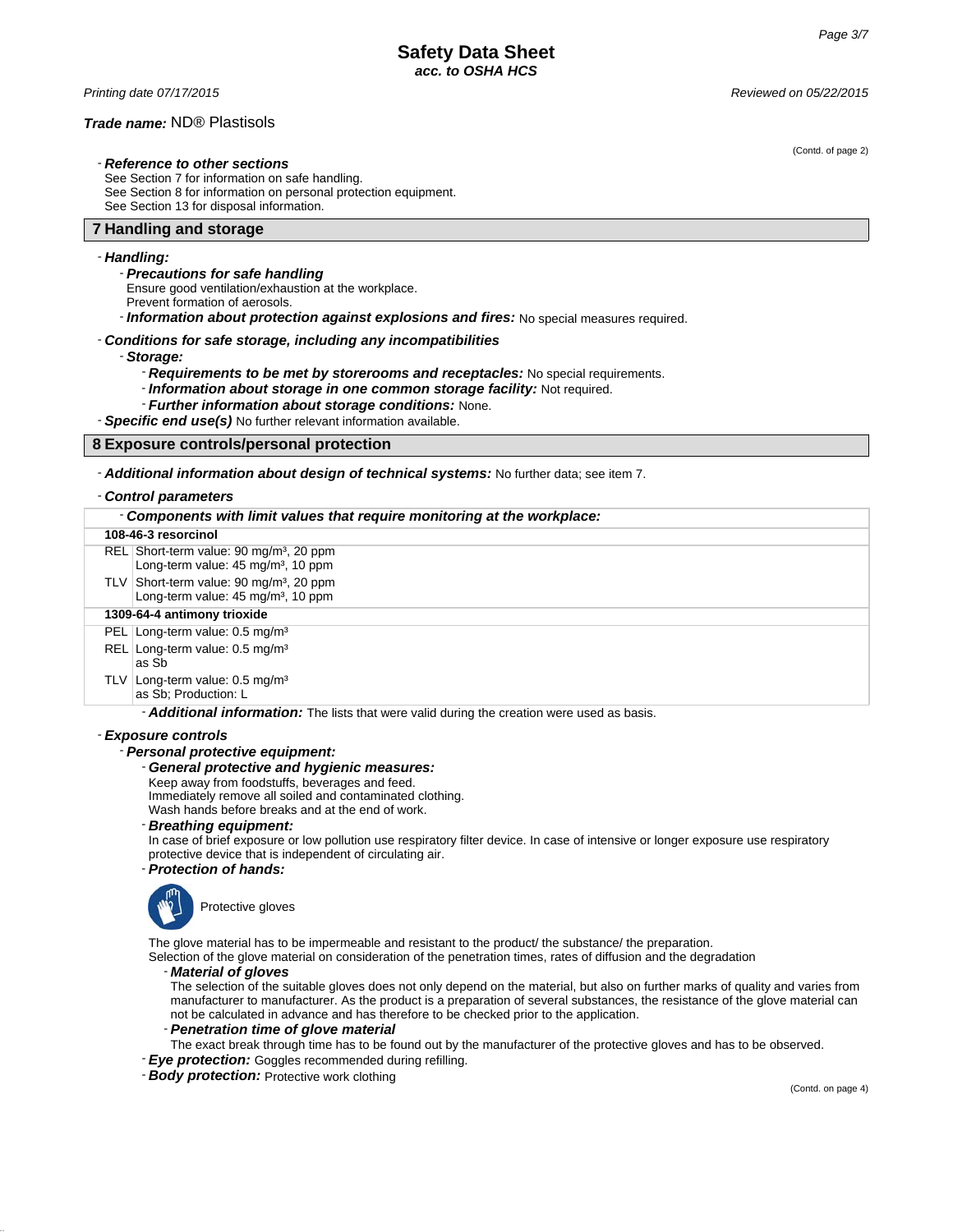## *Trade name:* ND® Plastisols

*Printing date 07/17/2015 Reviewed on 05/22/2015*

|                                                            |                                               | (Contd. of page 3) |
|------------------------------------------------------------|-----------------------------------------------|--------------------|
| 9 Physical and chemical properties                         |                                               |                    |
| - Information on basic physical and chemical properties    |                                               |                    |
| - General Information                                      |                                               |                    |
| - Appearance:                                              |                                               |                    |
| - Form:                                                    | Viscous                                       |                    |
| - Color:                                                   | <b>Black</b>                                  |                    |
| - Odor:                                                    | Characteristic                                |                    |
| - Odour threshold:                                         | Not determined.                               |                    |
| - pH-value:                                                | Not determined.                               |                    |
| - Change in condition                                      |                                               |                    |
| - Melting point/Melting range:                             | Undetermined.                                 |                    |
| - Boiling point/Boiling range:                             | 236 °C (457 °F)                               |                    |
| - Flash point:                                             | 113 °C (235 °F)                               |                    |
| - Flammability (solid, gaseous):                           | Not applicable.                               |                    |
| - Ignition temperature:                                    | 420 °C (788 °F)                               |                    |
| - Decomposition temperature:                               | Not determined.                               |                    |
| - Auto igniting:                                           | Product is not selfigniting.                  |                    |
| - Danger of explosion:                                     | Product does not present an explosion hazard. |                    |
| - Explosion limits:                                        |                                               |                    |
| - Lower:                                                   | 0.1 Vol %                                     |                    |
| - Upper:                                                   | 0.2 Vol %                                     |                    |
| - Vapor pressure:                                          | Not determined.                               |                    |
| - Density:                                                 | Not determined.                               |                    |
| - Relative density                                         | Not determined.                               |                    |
| - Vapour density                                           | Not determined.                               |                    |
| - Evaporation rate                                         | Not determined.                               |                    |
| - Solubility in / Miscibility with                         |                                               |                    |
| - Water:                                                   | Not miscible or difficult to mix.             |                    |
| - Partition coefficient (n-octanol/water): Not determined. |                                               |                    |
| - Viscosity:                                               |                                               |                    |
| - Dynamic:                                                 | Not determined.                               |                    |
| - Kinematic:                                               | Not determined.                               |                    |
| - Solvent content:                                         |                                               |                    |
| - Organic solvents:                                        | 0.0%                                          |                    |
| - Solids content:                                          | 75.0%                                         |                    |
| - Other information                                        | No further relevant information available.    |                    |
| 10 Stability and reactivity                                |                                               |                    |

- *Reactivity* No further relevant information available.

- *Chemical stability*

Thermal decomposition / conditions to be avoided: No decomposition if used according to specifications.

- *Possibility of hazardous reactions* No dangerous reactions known.

- *Conditions to avoid* No further relevant information available.

- *Incompatible materials:* No further relevant information available.

- *Hazardous decomposition products:* No dangerous decomposition products known.

**11 Toxicological information**

- *Information on toxicological effects*

- *Acute toxicity:*

- *LD/LC50 values that are relevant for classification:*

**108-46-3 resorcinol**

Oral LD50 500 mg/kg (ATE)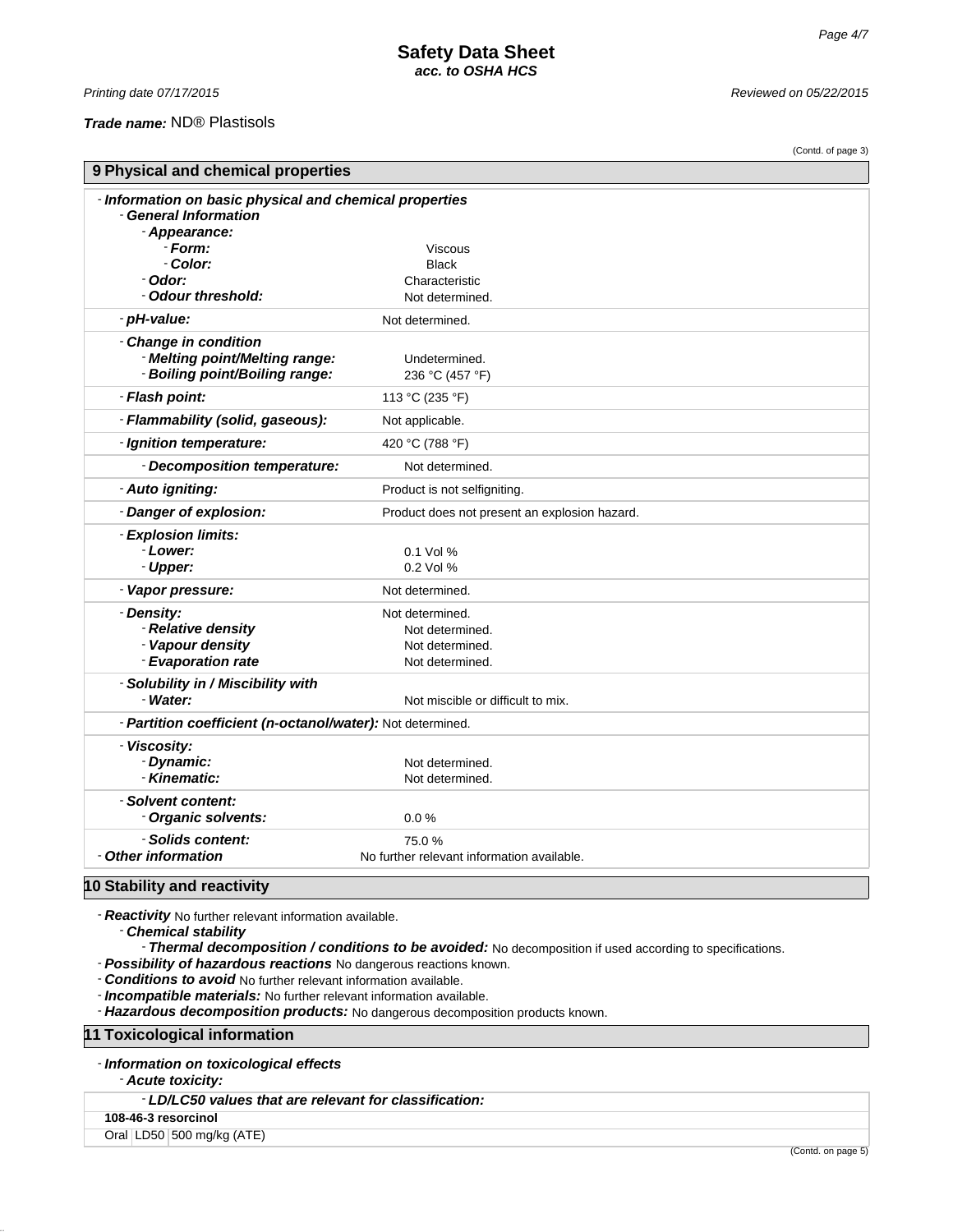# *Trade name:* ND® Plastisols

|                 |                                                                                                                                                                                                                                                                                                                                                                                                                                                                                        | (Contd. of page 4)                                                                                                      |    |
|-----------------|----------------------------------------------------------------------------------------------------------------------------------------------------------------------------------------------------------------------------------------------------------------------------------------------------------------------------------------------------------------------------------------------------------------------------------------------------------------------------------------|-------------------------------------------------------------------------------------------------------------------------|----|
|                 | 1309-64-4 antimony trioxide                                                                                                                                                                                                                                                                                                                                                                                                                                                            |                                                                                                                         |    |
|                 | Oral LD50 > 20000 mg/kg (rat)<br>1333-86-4 Carbon black                                                                                                                                                                                                                                                                                                                                                                                                                                |                                                                                                                         |    |
|                 | Oral LD50 10000 mg/kg (rat)                                                                                                                                                                                                                                                                                                                                                                                                                                                            |                                                                                                                         |    |
|                 | - Primary irritant effect:                                                                                                                                                                                                                                                                                                                                                                                                                                                             |                                                                                                                         |    |
|                 | <b>- on the skin:</b> No irritant effect.                                                                                                                                                                                                                                                                                                                                                                                                                                              |                                                                                                                         |    |
|                 | - on the eye: No irritating effect.                                                                                                                                                                                                                                                                                                                                                                                                                                                    |                                                                                                                         |    |
|                 | - Sensitization: Sensitization possible through skin contact.                                                                                                                                                                                                                                                                                                                                                                                                                          |                                                                                                                         |    |
|                 | - Additional toxicological information:                                                                                                                                                                                                                                                                                                                                                                                                                                                |                                                                                                                         |    |
| Irritant        |                                                                                                                                                                                                                                                                                                                                                                                                                                                                                        | The product shows the following dangers according to internally approved calculation methods for preparations:          |    |
|                 | - Carcinogenic categories                                                                                                                                                                                                                                                                                                                                                                                                                                                              |                                                                                                                         |    |
|                 | - IARC (International Agency for Research on Cancer)                                                                                                                                                                                                                                                                                                                                                                                                                                   |                                                                                                                         |    |
|                 | 9002-86-2 polyvinyl chloride                                                                                                                                                                                                                                                                                                                                                                                                                                                           | 3                                                                                                                       |    |
|                 | 9003-22-9 Vinyl acetate copolymers                                                                                                                                                                                                                                                                                                                                                                                                                                                     | 3                                                                                                                       |    |
|                 | 108-46-3 resorcinol                                                                                                                                                                                                                                                                                                                                                                                                                                                                    | 3                                                                                                                       |    |
|                 | 1309-64-4 antimony trioxide                                                                                                                                                                                                                                                                                                                                                                                                                                                            |                                                                                                                         | 2Β |
|                 | 1333-86-4 Carbon black                                                                                                                                                                                                                                                                                                                                                                                                                                                                 |                                                                                                                         | 2B |
|                 | - NTP (National Toxicology Program)                                                                                                                                                                                                                                                                                                                                                                                                                                                    |                                                                                                                         |    |
|                 | None of the ingredients is listed.                                                                                                                                                                                                                                                                                                                                                                                                                                                     |                                                                                                                         |    |
|                 | - OSHA-Ca (Occupational Safety & Health Administration)                                                                                                                                                                                                                                                                                                                                                                                                                                |                                                                                                                         |    |
|                 | None of the ingredients is listed.                                                                                                                                                                                                                                                                                                                                                                                                                                                     |                                                                                                                         |    |
|                 |                                                                                                                                                                                                                                                                                                                                                                                                                                                                                        |                                                                                                                         |    |
|                 | 12 Ecological information                                                                                                                                                                                                                                                                                                                                                                                                                                                              |                                                                                                                         |    |
|                 | - Behavior in environmental systems:<br>- Bioaccumulative potential No further relevant information available.<br>- Mobility in soil No further relevant information available.<br>- Additional ecological information:<br>- General notes:<br>Water hazard class 1 (Self-assessment): slightly hazardous for water<br>- Results of PBT and vPvB assessment<br>- PBT: Not applicable.<br>- vPvB: Not applicable.<br>- Other adverse effects No further relevant information available. | Do not allow undiluted product or large quantities of it to reach ground water, water course or sewage system.          |    |
|                 | 13 Disposal considerations                                                                                                                                                                                                                                                                                                                                                                                                                                                             |                                                                                                                         |    |
|                 | - Waste treatment methods                                                                                                                                                                                                                                                                                                                                                                                                                                                              | - Recommendation: Must not be disposed of together with household garbage. Do not allow product to reach sewage system. |    |
|                 | - Uncleaned packagings:<br>- Recommendation: Disposal must be made according to official regulations.                                                                                                                                                                                                                                                                                                                                                                                  |                                                                                                                         |    |
|                 | <b>14 Transport information</b>                                                                                                                                                                                                                                                                                                                                                                                                                                                        |                                                                                                                         |    |
| - UN-Number     | - DOT, ADN, IMDG, IATA                                                                                                                                                                                                                                                                                                                                                                                                                                                                 | not regulated                                                                                                           |    |
|                 | - UN proper shipping name<br>- DOT, ADN, IMDG, IATA                                                                                                                                                                                                                                                                                                                                                                                                                                    | not regulated                                                                                                           |    |
|                 | - Transport hazard class(es)                                                                                                                                                                                                                                                                                                                                                                                                                                                           |                                                                                                                         |    |
|                 |                                                                                                                                                                                                                                                                                                                                                                                                                                                                                        |                                                                                                                         |    |
|                 | - DOT, ADN, IMDG, IATA<br>- Class                                                                                                                                                                                                                                                                                                                                                                                                                                                      | not regulated                                                                                                           |    |
| - Packing group | - DOT, IMDG, IATA                                                                                                                                                                                                                                                                                                                                                                                                                                                                      | not regulated                                                                                                           |    |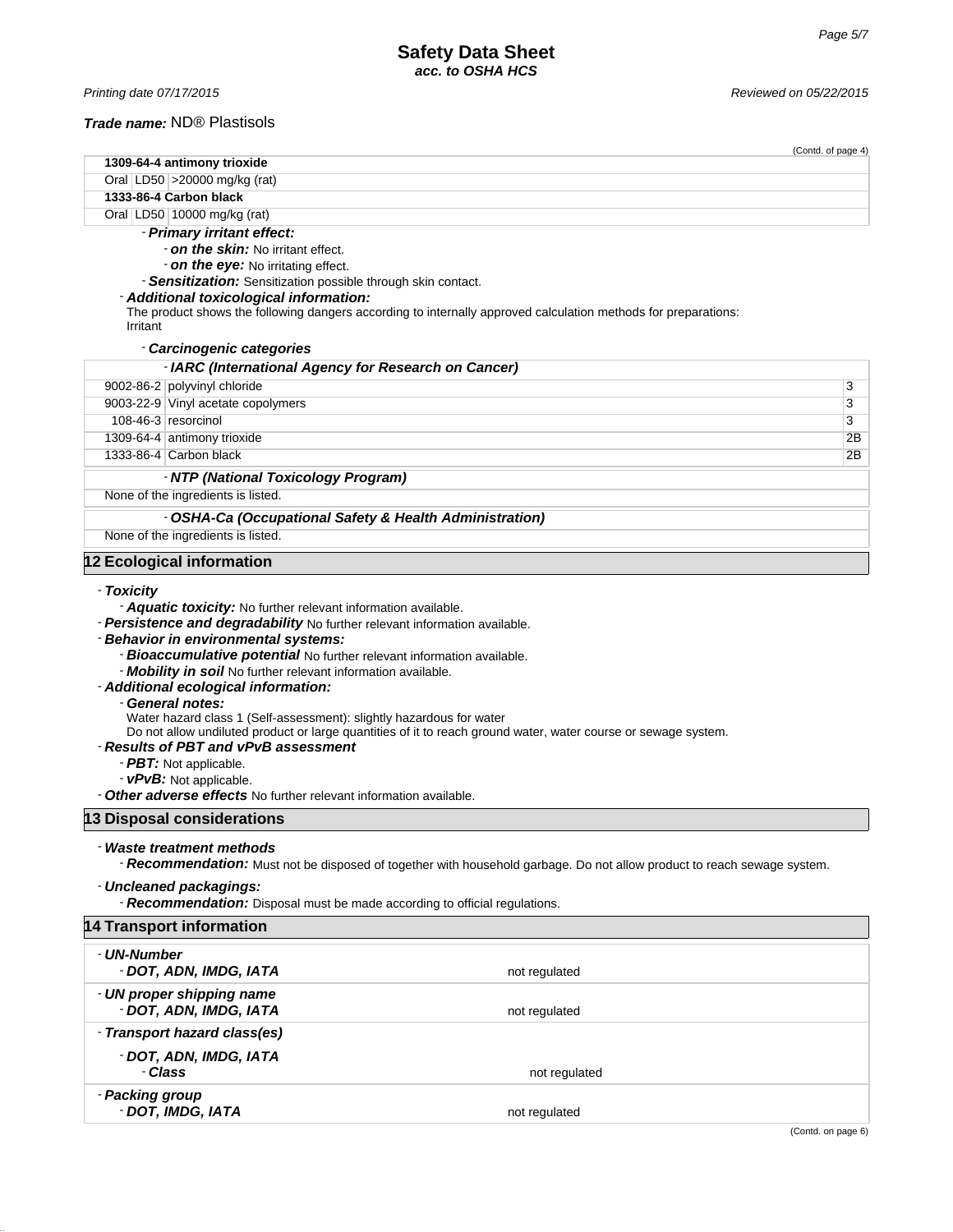*Printing date 07/17/2015 Reviewed on 05/22/2015*

*Trade name:* ND® Plastisols

|                                                                              | (Contd. of page 5) |
|------------------------------------------------------------------------------|--------------------|
| - Environmental hazards:<br>- Marine pollutant:                              | No                 |
| - Special precautions for user                                               | Not applicable.    |
| - Transport in bulk according to Annex II of MARPOL73/78<br>and the IBC Code | Not applicable.    |
| - UN "Model Regulation":                                                     | not regulated      |

\* **15 Regulatory information**

## - *Safety, health and environmental regulations/legislation specific for the substance or mixture* - *Sara*

| - Section 355 (extremely hazardous substances):   |
|---------------------------------------------------|
| None of the ingredients is listed.                |
| - Section 313 (Specific toxic chemical listings): |
| 1309-64-4 antimony trioxide                       |
| - TSCA (Toxic Substances Control Act):            |
| polyvinyl chloride                                |
| Vinyl acetate copolymers                          |
| di-"isononyl" phthalate                           |
| Di(ethylene glycol) dibenzoate                    |
| Distillates (petroleum), hydrotreated light       |
| resorcinol                                        |
| antimony trioxide                                 |
| methenamine                                       |
| Dioctyl terephthalate                             |
| Carbon black                                      |
| Octanoic acid, zinc salt                          |
| - Proposition 65                                  |
|                                                   |

| - Chemicals known to cause cancer:                            |  |  |
|---------------------------------------------------------------|--|--|
| 28553-12-0 di-"isononyl" phthalate                            |  |  |
| 1309-64-4 antimony trioxide                                   |  |  |
| 1333-86-4 Carbon black                                        |  |  |
| - Chemicals known to cause reproductive toxicity for females: |  |  |
| None of the ingredients is listed.                            |  |  |
| - Chemicals known to cause reproductive toxicity for males:   |  |  |
| None of the ingredients is listed.                            |  |  |
| - Chemicals known to cause developmental toxicity:            |  |  |
|                                                               |  |  |

None of the ingredients is listed.

## - *Carcinogenic categories*

|                                                                    | - EPA (Environmental Protection Agency) |    |  |
|--------------------------------------------------------------------|-----------------------------------------|----|--|
| None of the ingredients is listed.                                 |                                         |    |  |
| - TLV (Threshold Limit Value established by ACGIH)                 |                                         |    |  |
|                                                                    | 9002-86-2 polyvinyl chloride            | A4 |  |
|                                                                    | 108-46-3 resorcinol                     | A4 |  |
|                                                                    | 1309-64-4 antimony trioxide             | A2 |  |
|                                                                    | 1333-86-4 Carbon black                  | A4 |  |
| - NIOSH-Ca (National Institute for Occupational Safety and Health) |                                         |    |  |

1333-86-4 Carbon black

- *Chemical safety assessment:* A Chemical Safety Assessment has not been carried out.

## **16 Other information**

This information is based on our present knowledge. However, this shall not constitute a guarantee for any specific product features and shall not establish a legally valid contractual relationship.

- *Department issuing SDS:* ND Industries, Inc. - Safety, Health and Environmental Affaires

- *Contact:* Safety, Health and Environmental Affaires

- *Date of preparation / last revision* 07/17/2015 / 2